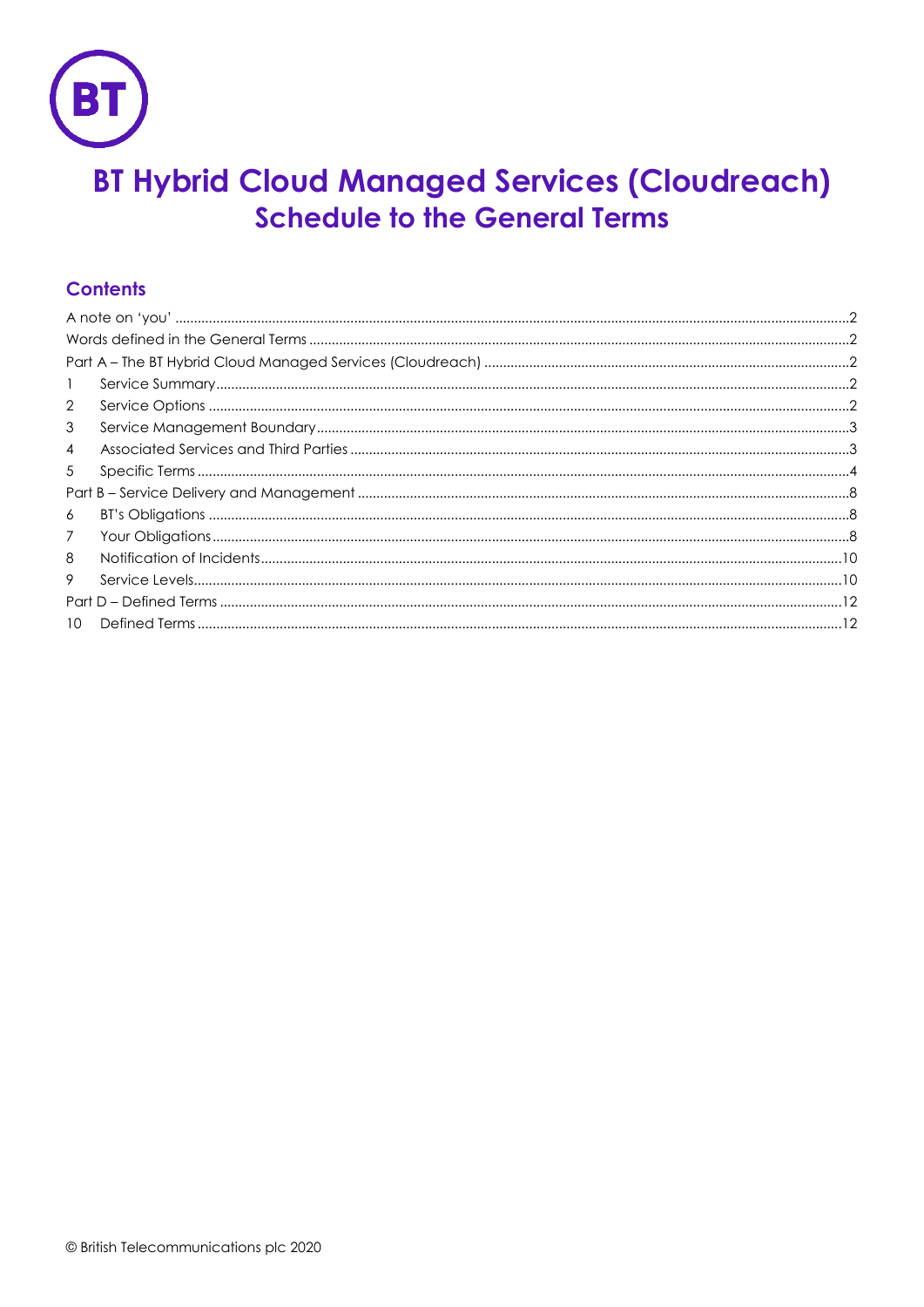

#### <span id="page-1-0"></span>**A note on 'you'**

'You' and 'your' mean the Customer.

#### <span id="page-1-1"></span>**Words defined in the General Terms**

Words that are capitalised but have not been defined in this Schedule have the meanings given to them in the General Terms.

### <span id="page-1-2"></span>**Part A – The BT Hybrid Cloud Managed Services (Cloudreach)**

#### <span id="page-1-3"></span>**1 Service Summary**

- 1.1 BT will, through a combination of software solutions and professional services, provide you with best-practice guidance and cloud-tooling that will enable you to better utilise your Cloud Platforms comprising of any of the Service Options as set out in any applicable Order or Statement of Work up to the point of the Service Management Boundary as set out in Paragrap[h 3](#page-2-0) ("**Cloudreach Service**").
- 1.2 BT has sub-contracted its obligations to provide the Cloudreach Service to the Supplier in accordance with Clause 26.2 of the General Terms.

#### <span id="page-1-4"></span>**2 Service Options**

BT will provide you with any of the following options ("**Service Options**") as set out in any applicable Order or Statement of Work and in accordance with the details, specifications and requirements as set out in that Order or Statement of Work:

#### <span id="page-1-12"></span>2.1 **Transformation Primer**

- 2.1.1 BT will, through a set of scoped workshops, undertake an analysis of your Cloud Platform ambitions and based on BT's findings, provide you with a high level report on a proposed future state strategy for your Cloud Platforms.
- 2.1.2 BT will, amongst other things, consider your current business challenges, existing IT environments, data centres, current volume and type of applications and cost items in order to recommend a future strategy and next steps for your Cloud Platforms ("**Transformation Primer**").

#### <span id="page-1-7"></span>2.2 **Cloud Operating Model Roadmap**

- 2.2.1 BT will assist you in implementing your Cloud Platform strategy by identifying the skills, governance and activities required for execution.
- 2.2.2 BT will work with you to develop a minimum viable product for your Cloud Platform strategy and design a roll-out plan for your Cloud Platform strategy ("**Cloud Operating Model Roadmap**").

#### <span id="page-1-6"></span>2.3 **Cloud Foundations/Cloud Governance Framework**

- 2.3.1 BT will, through a series of workshops, identify the requirements important for the execution of your Cloud Platform strategy and which may include, governance, network, and operational delivery.
- <span id="page-1-9"></span>2.3.2 BT will provide an in-principle high-level design for a Cloud Platform configuration ("**Landing Zone**") that delivers the requirements agreed between us and costed next steps as necessary ("**Cloud Foundations/Cloud Governance Framework**").

#### <span id="page-1-8"></span>2.4 **Cloud Savings Review**

- 2.4.1 BT will, through both the deployment of software and outline review of Applications on your Cloud Platform, identify opportunities for cost savings that can be made within the scoped deployments on your Cloud Platform.
- 2.4.2 Following the assessment of your environment, BT will provide a summary report of BT's findings and a proposal for follow-on engagement and next steps for your Cloud Platform ("**Cloud Savings Review**").

#### <span id="page-1-11"></span>2.5 **Migration Planning**

- 2.5.1 BT will provide you with an assessment of a defined Application estate, using both automated discovery tools and manual consultant assessments to determine options for moving on to a Cloud Platform.
- 2.5.2 Following assessment of your environment, BT will provide a summary report of findings, costed next steps as necessary and a meeting with executive stakeholders to agree next steps ("**Migration Planning**").

#### <span id="page-1-10"></span><span id="page-1-5"></span>2.6 **Migration Execution**

2.6.1 BT will provide you, in conjunction with your own resources, a set of services which may include low-level design, infrastructure build, infrastructure testing and data migration that will enable the migration of your Applications to a Cloud Platform.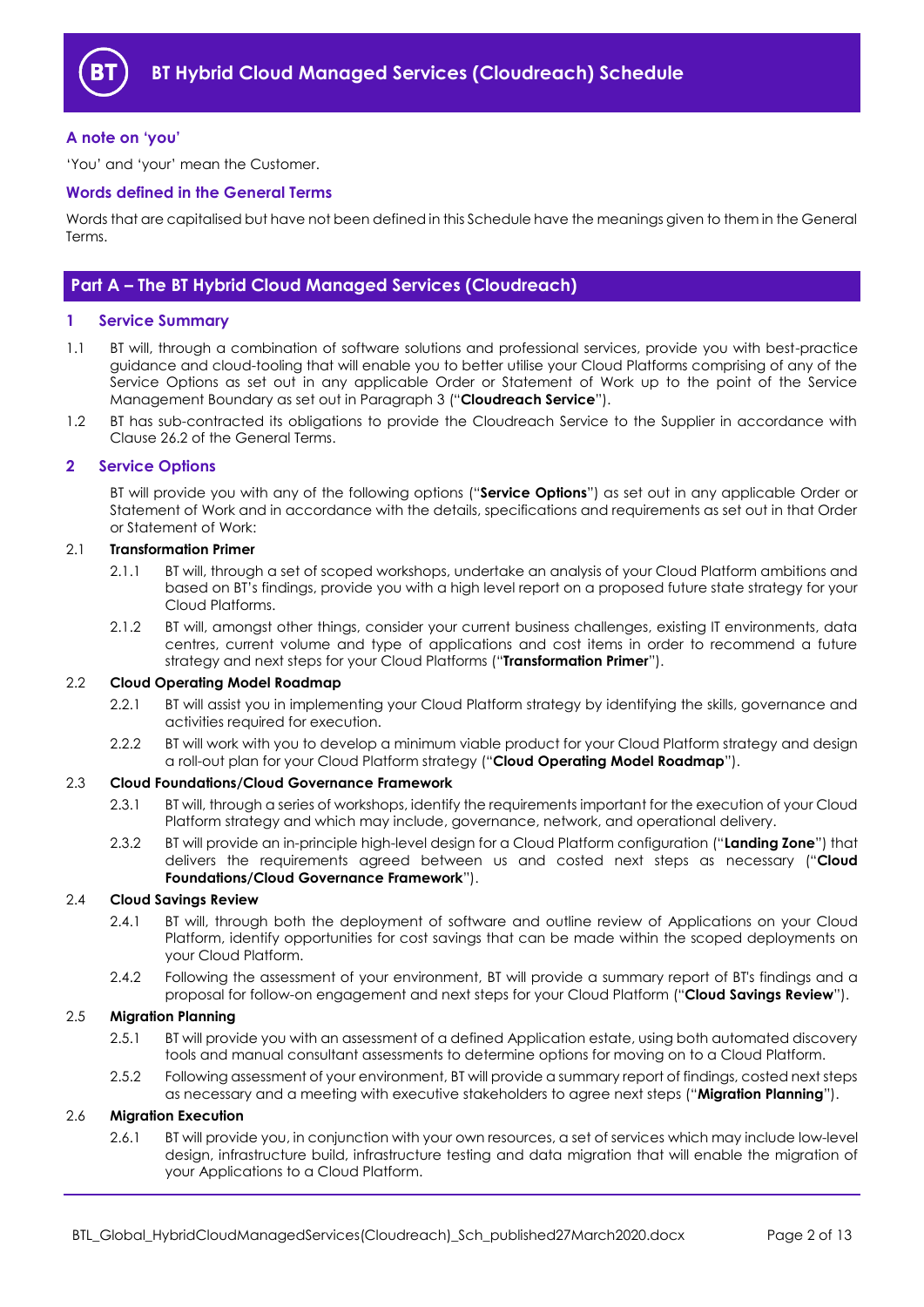

2.6.2 Following the move to your Cloud Platform, BT will notify you of completion of the activities as set out in Paragrap[h 2.6.1](#page-1-5) and readiness for a move to in-life management ("**Migration Execution**")

#### <span id="page-2-6"></span>2.7 **Infrastructure Reliability**

- 2.7.1 BT will provide you with a monitored and managed Cloud Platform solution consisting of:
	- (a) on-boarding of Applications that are deployed on your Cloud Platform to the Infrastructure Reliability service;
	- (b) a 24x7x365 managed solution for your Cloud Platform, including monitoring, governance and security; and
	- (c) a service delivery manager available during Business Hours who shall be responsible for day-today matters,

<span id="page-2-3"></span>and as more particularly described in the online service specification found at <https://www.cloudreach.com/en/legal/bt-service-definitions-and-specifications/> (or any other address that BT or the Supplier notifies you of and as may be amended from time to time) ("**Infrastructure Reliability**").

#### 2.8 **Application Reliability**

BT will proactively monitor and manage your chosen Applications within your Cloud Platforms, including incident resolution, as well as triage and management with an agreed set of components, as defined with the relevant service specification found at<https://www.cloudreach.com/en/legal/bt-service-definitions-and-specifications/> (or any other address that BT or the Supplier notifies you of and as may be amended from time to time) ("**Application Reliability**").

#### <span id="page-2-4"></span>2.9 **Cost Reliability**

BT will provide you with a cost control solution for your Cloud Platform in accordance with the relevant online services specification found at [https://www.cloudreach.com/en/legal/bt-service-definitions-and](https://www.cloudreach.com/en/legal/bt-service-definitions-and-specifications/)[specifications/](https://www.cloudreach.com/en/legal/bt-service-definitions-and-specifications/) (or any other address that BT or the Supplier notifies you of and as may be amended from time to time) ("**Cost Reliability**").

#### 2.10 **Ancillary Assessment and Migration Services**

- <span id="page-2-2"></span>2.10.1 Depending on your requirements, BT may be able to provide you with additional packages of work that will enable your journey to your Cloud Platform.
- 2.10.2 Any such additional packages of work are provided at BT's discretion and are as set out in the Statement of Work ("**Ancillary Assessment and Migration Services**").

#### 2.11 **Service Manager**

- <span id="page-2-8"></span>2.11.1 BT will provide you with a service manager who is responsible for delivering the ongoing delivery, service reviews and improvement of the Cloudreach Service based on jointly agreed objectives ("**Service Manager**").
- 2.11.2 The Service Manager will:
	- (a) act as a point of contact to help resolve any Incident management escalations;
	- (b) develop and maintain a continuous service improvement plan;
	- (c) hold regular monthly reviews of the Cloudreach Service with you;
	- (d) manage any claims for Service Credits;
	- (e) work with you to help deliver any future projects or requirements in relation to the Cloudreach Service; and
	- (f) attend and support your business strategy / cloud meetings in relation to the Cloudreach Service.
- 2.12 Service Options may not be available in all countries.

#### <span id="page-2-0"></span>**3 Service Management Boundary**

- <span id="page-2-7"></span>3.1 BT will provide and manage the Cloudreach Service in accordance with this Schedule and as set out in any applicable Order or Statement of Work ("**Service Management Boundary**").
- 3.2 BT will have no responsibility for the Cloudreach Service outside the Service Management Boundary.
- 3.3 BT does not make any representations, whether express or implied, about whether the Cloudreach Service will operate in combination with any Customer Equipment or other equipment or third party software.

#### <span id="page-2-1"></span>**4 Associated Services and Third Parties**

- <span id="page-2-5"></span>4.1 You will have the following services in place that will connect to the Cloudreach Service and are necessary for BT to provide you with the Cloudreach Service:
	- (a) Cloud Platforms, as appropriate; and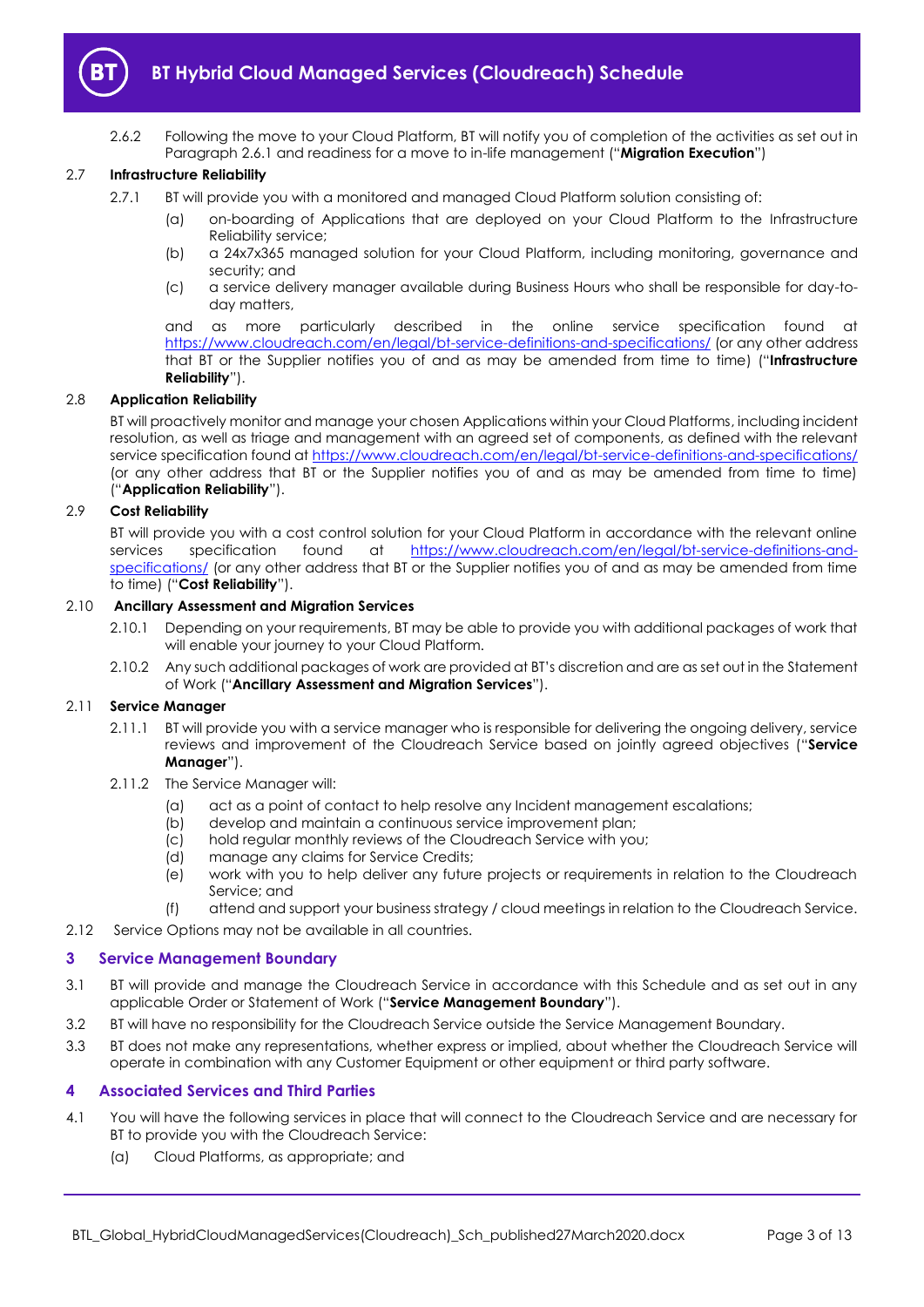

(b) any necessary licences from a third party that BT or the Supplier informs you is necessary for BT to provide you with the Cloudreach Service,

and you will ensure that the Enabling Services meet the minimum requirements that BT or the Supplier specifies (the "**Enabling Service**").

- 4.2 You will obtain and maintain all necessary consents, authorisations or other permissions from all relevant parties (including the owners of the Cloud Platforms) required for BT and the Supplier to perform their obligations under this Contract and if you fail to do so, neither BT or the Supplier will have any liability to you whatsoever for any failure to provide the Cloudreach Service.
- 4.3 If BT provides you with any services other than the Cloudreach Service (including, but not limited to any Enabling Service) this Schedule will not apply to those services and those services will be governed by their separate terms.
- 4.4 If you are required by Applicable Law to purchase the Cloudreach Service from a third party supplier, BT will manage the Cloudreach Service as your agent. You will provide BT with a letter of agency to enable BT to manage the third party.

#### <span id="page-3-0"></span>**5 Specific Terms**

#### <span id="page-3-7"></span>5.1 **Term**

- 5.1.1 BT will provide you with the Cloudreach Service for the duration of any term detailed in any Order or Statement of Work or until either of us terminate the Cloudreach Service in accordance with the terms of this Contract ("**Term**").
- <span id="page-3-2"></span><span id="page-3-1"></span>5.1.2 In addition to the provisions of Clause 5.2 of the General Terms, BT may change the Contract at any time by giving at least 30 days' Notice before the change takes effect in order to:
	- (a) comply with any legal or regulatory obligation (except where BT's compliance with that legal or regulatory obligation requires a shorter period of Notice);
	- (b) change any of the Charges payable under the Contract;
	- (c) protect the use of the BT Corporate Mark;
	- (d) introduce new or improved Service Levels;
	- (e) introduce new Service features;
	- (f) withdraw or change Service features;
	- (g) introduce process changes or change the technical specification of the Service (including Service upgrades), provided that they are not to your material detriment;
	- (h) maintain the integrity or security of the Service or BT Network; or
	- (i) improve clarity, or make corrections to typographical errors,

providing that the changes in sub-Paragraphs [5.1.2](#page-3-1)[\(e\)](#page-3-2) to [5.1.2](#page-3-1)[\(h\)](#page-3-3) inclusive, will not be materially detrimental to the Cloudreach Service.

- <span id="page-3-3"></span>5.1.3 BT will not require the signature of a new Contract for the changes set out in Paragraph [5.1.2](#page-3-1) and the changes will take effect at the expiration of the Notice.
- 5.1.4 BT may propose changes to the Contract at any time for matters not falling within Paragraph [5.1.2,](#page-3-1) by giving you 30 days' written Notice before the date the changes are proposed to take effect ("**Notice to Amend**") provided that any proposed change will not affect any existing Order or Statement of Work.
- <span id="page-3-6"></span><span id="page-3-4"></span>5.1.5 Within 14 days of any Notice to Amend, you may provide BT Notice:
	- (a) agreeing to the changes BT proposed, in which case those changes will apply from the proposed effective date; or
	- (b) stating your objections to the proposed changes in which case both of us will enter into good faith negotiations and, if agreement is reached, the agreed changes will apply from the proposed effective date or any other date as may be agreed between both of us.
- <span id="page-3-5"></span>5.1.6 If both of us have not reached agreement within 14 days of your Notice of objection under Paragraph [5.1.5\(b\)](#page-3-4) either of us may terminate the impacted Statement of Work with immediate effect.
- 5.1.7 If you exercise your right to terminate the impacted Statement of Work in accordance with Paragraph [5.1.6:](#page-3-5)
	- (a) you will pay BT the Charges that BT calculates are due and payable up to the date of termination; and
	- (b) if you have paid any Charges for the impacted Statement of Work in advance, BT will credit the relevant proportion of those Charges back to you against your next invoice for the Cloudreach Service.
- 5.1.8 If:
	- (a) you do not serve a Notice within the period set out in Paragraph [5.1.5;](#page-3-6) or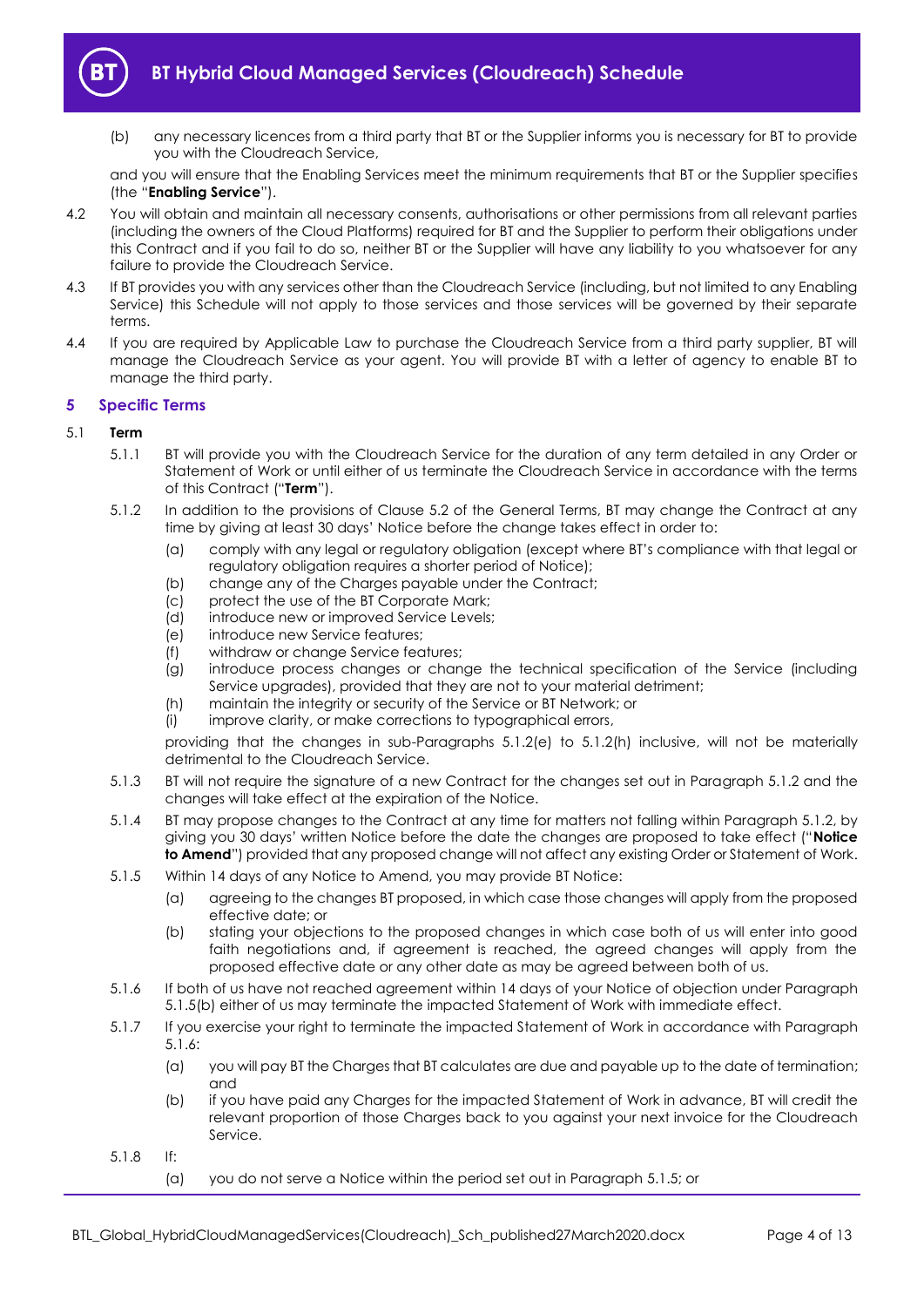

(b) both of us have not reached agreement within 14 days of your Notice of objection under Paragraph [5.1.5\(b\)](#page-3-4) and neither of us has terminated the Contract or Service or any part of the Service in accordance with Paragraph [5.1.6,](#page-3-5)

you will be deemed to have accepted the changes and the changes will take effect from the proposed effective date.

#### 5.2 **Termination for Convenience**

For the purposes of Clause 17 of the General Terms, either of us may, at any time after the Service Start Date and without cause, terminate the Cloudreach Service by giving 90 days' Notice to the other.

#### <span id="page-4-1"></span>5.3 **Licence**

- 5.3.1 BT grants you a limited, revocable, non-exclusive, non-sub licensable, non-transferable licence to:
	- (a) use the Cloudreach Service for your own internal business purposes; and
	- (b) in accordance with the terms of this Contract,
	- for the duration of the Term ("**Licence**").

#### 5.3.2 You will not:

- (a) modify, alter with, repair or otherwise create derivative works of any Software (except as expressly permitted by BT or the Supplier); or
- (b) reverse engineer, disassemble or decompile the Cloudreach Service or apply any other processes or procedures to derive the source code of any Software.
- 5.3.3 At the end of the Term, your Licence and any third-party management tools and any associated materials including but not limited to the licence of any Intellectual Property Rights in and related to any of the Cloudreach Services will end.

#### <span id="page-4-0"></span>5.4 **EULA**

- 5.4.1 BT will only provide the Cloudreach Service if you have entered into the end user licence agreement in the form found at<https://www.cloudreach.com/en/legal/bt-service-definitions-and-specifications/> or any other end user licence agreement that BT or the Supplier provides you with ("**EULA**").
- 5.4.2 BT or the Supplier may amend or supplement the EULA from time to time and you will accept any amended or supplemented EULA and it is your responsibility to check <https://www.cloudreach.com/en/legal/bt-service-definitions-and-specifications/> for the latest version of any updated EULA.
- 5.4.3 You will observe and comply with the EULA for all any use of the applicable Software.
- 5.4.4 In addition to what it says in Clause 15 of the General Terms, if you do not comply with the EULA, BT may restrict or suspend the Cloudreach Service upon reasonable Notice, and:
	- (a) you will continue to pay the Charges for the Cloudreach Service until the end of the Term; and (b) BT may charge a re-installation fee to re-start the Cloudreach Service.
	- BT may charge a re-installation fee to re-start the Cloudreach Service.
- 5.4.5 You will enter into the EULA for your own benefit and the rights, obligations, acknowledgements, undertakings, warranties and indemnities granted in accordance with the EULA are between you, the Supplier or any other relevant third party and you will deal with the Supplier or the relevant third party with respect to any loss or damage suffered by either of you as such loss or damage will not be enforceable against BT.
- 5.4.6 Where the EULA is presented in a 'click to accept' function and you require BT to configure or install Software on your behalf, BT will do so as your agent and bind you to the EULA.
- 5.4.7 BT will only provide you with the Cloudreach Service if you have secured all applicable software licenses or subscriptions and that the absence of any applicable software licence or subscription (an "**Absence**"), may adversely affect the provision of the Cloudreach Service.
- 5.4.8 If an Absence occurs, BT or the Supplier will notify you of any changes to the scope and Charges for the Cloudreach Service that will remain in effect until you procure such applicable software licenses or subscriptions.
- <span id="page-4-2"></span>5.4.9 BT and the Supplier may require that you use software manufactured or licensed by a third party ("**Third-Party Products**") and you agree that:
	- (a) all Third-Party Products are subject to the applicable third-party license and usage rights;
	- (b) all Third-Party Products are provided as-is by the Supplier or BT; and
	- (c) you are responsible for complying with any license agreement or usage terms applicable to such Third-Party Products.
- 5.4.10 Neither BT nor the Supplier is responsible or liable to you whatsoever for any defects or changes to the functionality of any Third Party Products that adversely affect the provision of the Cloudreach Service.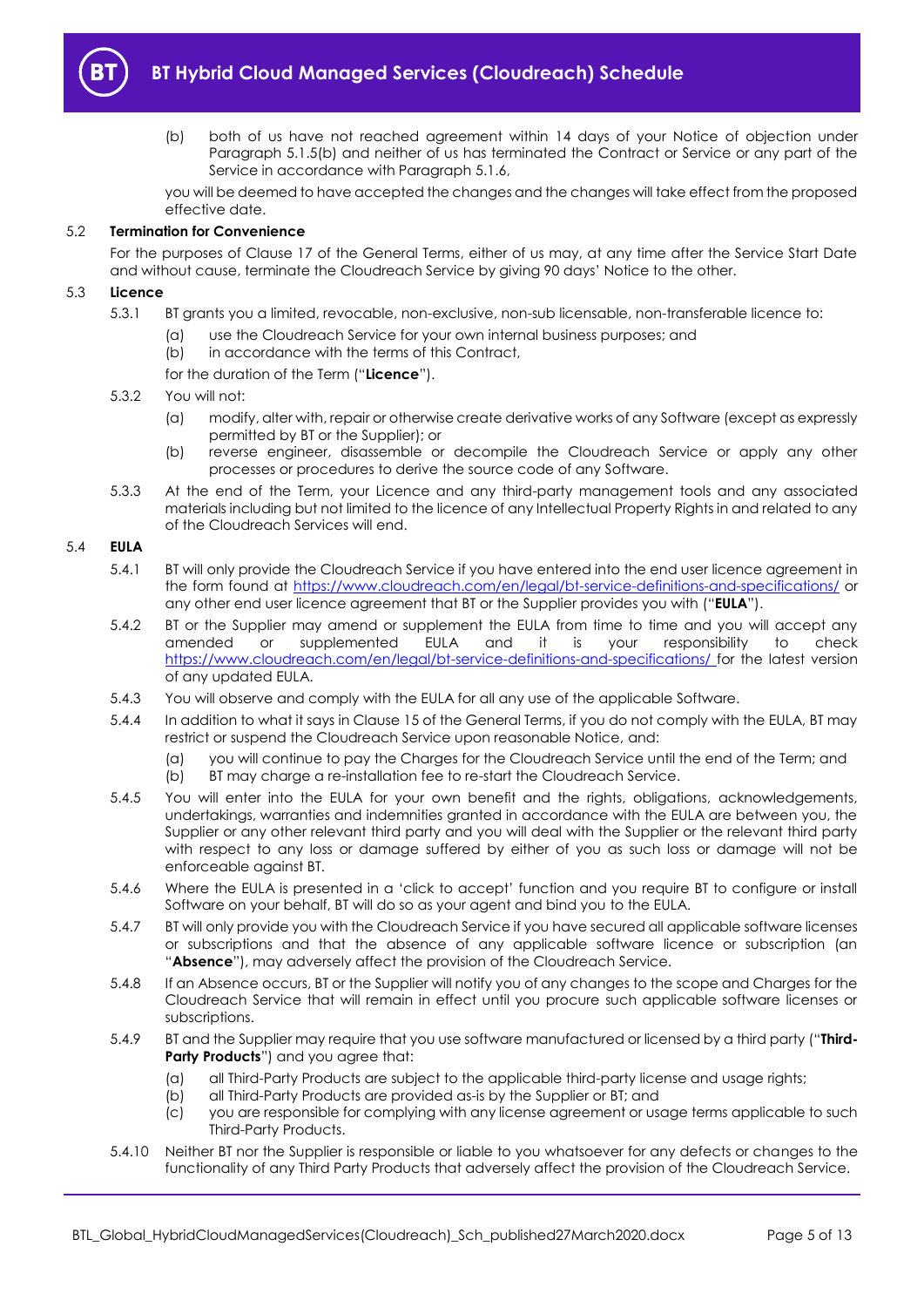

#### <span id="page-5-0"></span>5.5 **Invoicing**

- 5.5.1 BT will invoice you for the Charges as set out in this Paragrap[h 5.5](#page-5-0) in the amounts and currency specified in any Order or Statement of Work.
- 5.5.2 The Charges are based upon BT and the Supplier's assessment of the work involved taking into account any assumptions, specifications or other requirements as set out in the Order or Statement of Work and where necessary BT will agree any adjustment to any of the Charges with you.
- <span id="page-5-1"></span>5.5.3 In respect of Infrastructure Reliability and Cost Reliability:
	- (a) Charges will be based on your Cloud Platform monthly spend and you will ensure that BT and the Supplier have access to your Cloud Platforms to view your monthly spend;
	- (b) if you do not provide BT and the Supplier with access to the Cloud Platforms in accordance with Paragraph [5.5.3,](#page-5-1) BT shall calculate the Charges for Infrastructure Reliability and Cost Reliability using your previous monthly spend for the Cloud Platforms plus 10%;
	- (c) if you do not have a previous monthly spend, BT shall use a reasonable estimate to calculate the Charges; and
	- (d) any shortfalls or overcharging based on the Charges set out in this Paragraph [5.5.3](#page-5-1) shall be credited or invoiced against your next invoice in accordance with your Statement of Work.
- 5.5.4 You will pay BT any minimum revenue commitment as set out in any Order or Statement of Work.
- 5.5.5 BT may invoice you for any of the following Charges in addition to those set out in any applicable Order or Statement of Work:
	- (a) Charges for cancelling the Service in accordance with Clause 16 of the General Terms;
	- (b) Charges for expediting provision of the Service at your request after you have been informed of the Customer Committed Date; and
	- (c) any other Charges set out in any applicable Order or Statement of Work or otherwise agreed between both of us.

#### 5.6 **Termination Charges**

- 5.6.1 If you terminate the Contract or the Cloudreach Service for convenience in accordance with Clause 17 of the General Terms you will pay BT:
	- (a) all outstanding Charges or payments due and payable under the Contract;
	- (b) any other Charges as set out in any applicable Order or Statement of Work; and
	- (c) any charges incurred by BT from the Supplier as a result of the early termination.

#### 5.7 **Warranties**

- 5.7.1 You agree that:
	- (a) any statements made by the Supplier or BT relating to the Cloudreach Service, and all surveys, cost savings, forecasts, recommendations, proposed cost savings and opinions (together "**Projections**") provided through the Cloudreach Service are made in good faith on the basis of information available at the time;
	- (b) Projections are not a representation, undertaking or warranty as to outcome or achievable results in the Cloudreach Service;
	- (c) implementation of the results of the Cloudreach Service and completion of any project of which the outputs of the Cloudreach Service forms part may require the involvement or supervision of or giving advice to your third parties. You are responsible for obtaining independent advice before entering into any legally binding commitment with any third parties; and
	- (d) BT and the Supplier may, during its delivery of the Cloudreach Service, make statements or recommendations about third party software, the Cloudreach Service or equipment. No warranty shall be attributable to the Supplier or BT with respect to such software, equipment or the Cloudreach Service, and you shall look solely to the warranties and remedies provided by any such third party with whom you may contract.

#### <span id="page-5-2"></span>5.8 **Service Amendment**

- 5.8.1 You may request, by giving BT Notice, a change to an Order or Statement of Work for the Cloudreach Service (or part of an Order or Statement of Work).
- <span id="page-5-3"></span>5.8.2 If you request a change in accordance with Paragrap[h 5.8.1](#page-5-2), except where a change results from BT's failure to comply with its obligations under the Contract, BT will, within a reasonable time, provide you with a written estimate, including:
	- (a) confirmation that BT is able to accommodate the change;
	- (b) the likely time required to deliver the changed Cloudreach Service; and
	- (c) any changes to the Charges due to the changed Cloudreach Service.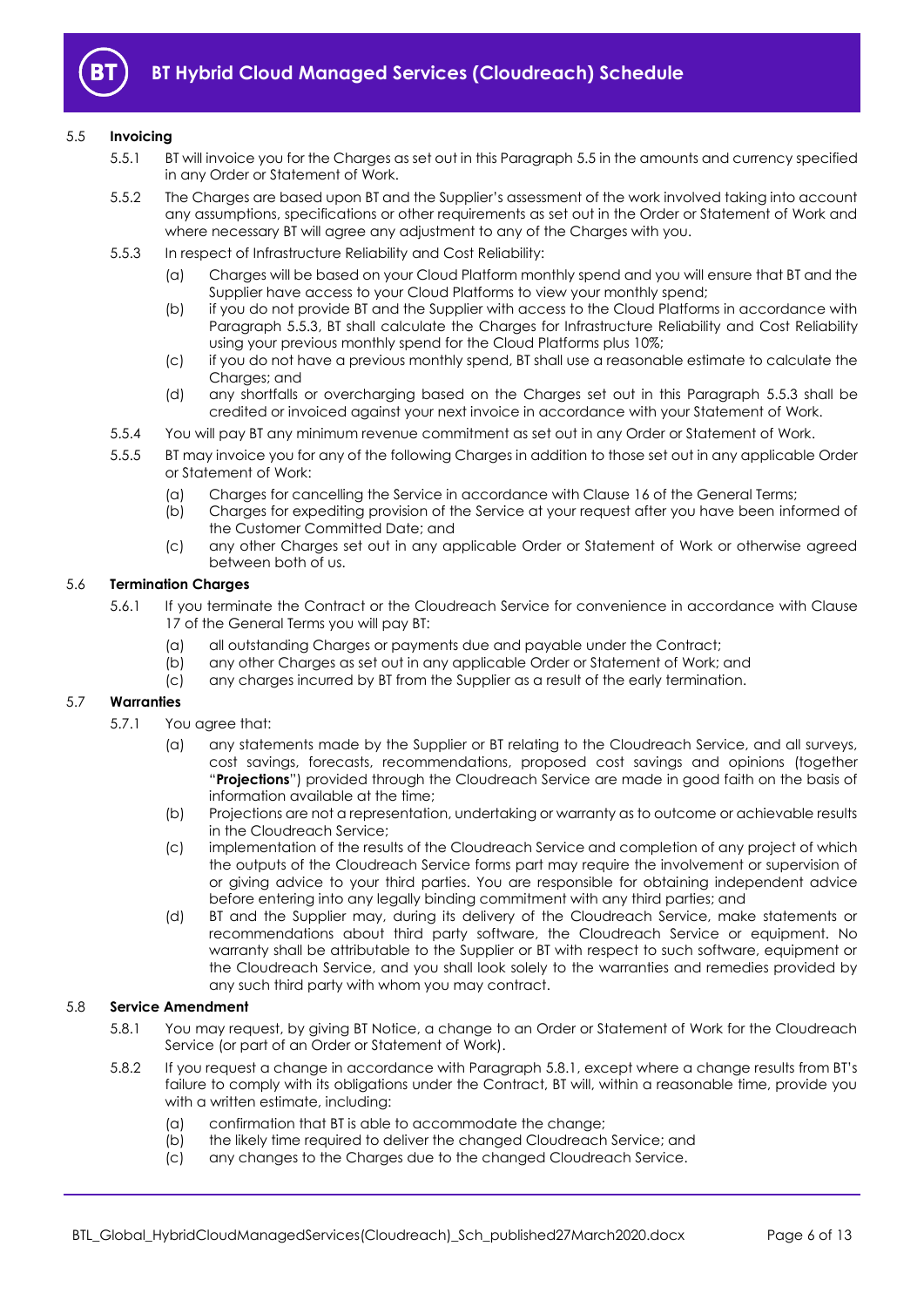

- 5.8.3 BT may invoke a change request on your behalf if you have failed to meet any of your obligations, assumptions or other dependencies as set out in this Contract or relevant Statement of Work or if you failed to meet any of the milestones or other timescales as set out in any relevant project plan and the change request process in Paragraph [5.8.2](#page-5-3) will then apply.
- 5.8.4 BT has no obligation to proceed with any change that you request in accordance with Paragraph [5.8.1](#page-5-2) or any Unauthorised Change, unless and until the necessary changes to the Charges, implementation timetable, Statement of Work and any other relevant terms of the Contract to take account of the change are agreed between both of us in writing.
- 5.8.5 If BT changes the Cloudreach Service prior to the Service Start Date because you have given BT incomplete or inaccurate information, BT may, acting reasonably, apply additional Charges.

#### 5.9 **Confidentiality**

- 5.9.1 BT and the Supplier may, in connection with performing the Cloudreach Service, develop or acquire general knowledge experience, knowhow, skills and ideas that BT and the Supplier may use as they choose.
- 5.9.2 Nothing contained in the Contract will prevent or restrict any BT Affiliate, including BT, from providing services to other customers (including services which are the same or similar to the Cloudreach Service) even if those other customers' interests are in competition with you provided that BT is able to protect its obligation to maintain confidentially.
- <span id="page-6-0"></span>5.9.3 You will only use the Statements for the purposes specified in the Order or Statement of Work and you will not, without the prior written consent of BT, use or refer to any Statements in connection with your business decisions to any third party or for advertisement purposes.
- 5.9.4 Where Statements are disclosed to a third party in accordance with Paragraph [5.9.3:](#page-6-0)
	- (a) the receipt of the Statements by the third party is not intended to create any duty of care, professional relationship or any present or future liability between that third party, BT and the Supplier; and
	- (b) BT and the Supplier owes no duty of care or liability to the third party.

#### 5.10 **Amendments to the General Terms**

- 5.10.1 The wording in Clause 2 of the General Terms is deleted and replaced with the following:
	- If there is a conflict between any of the documents, the order of priority, highest first, is:
	- 2.1 any Statement of Work or Order;
	- 2.2 the Schedule;
	- 2.3 these General Terms; and
	- 2.5 if applicable to a Service, the BT Price List.
- 5.10.2 Two new definitions are added to the Defined Terms section of the General Terms:

"**Cloudreach Service**" means the software and professional service that BT provides to you.

"**Statements of Work**" means the statements of work that set out your specific requirements for the Cloudreach Service as agreed between you and BT.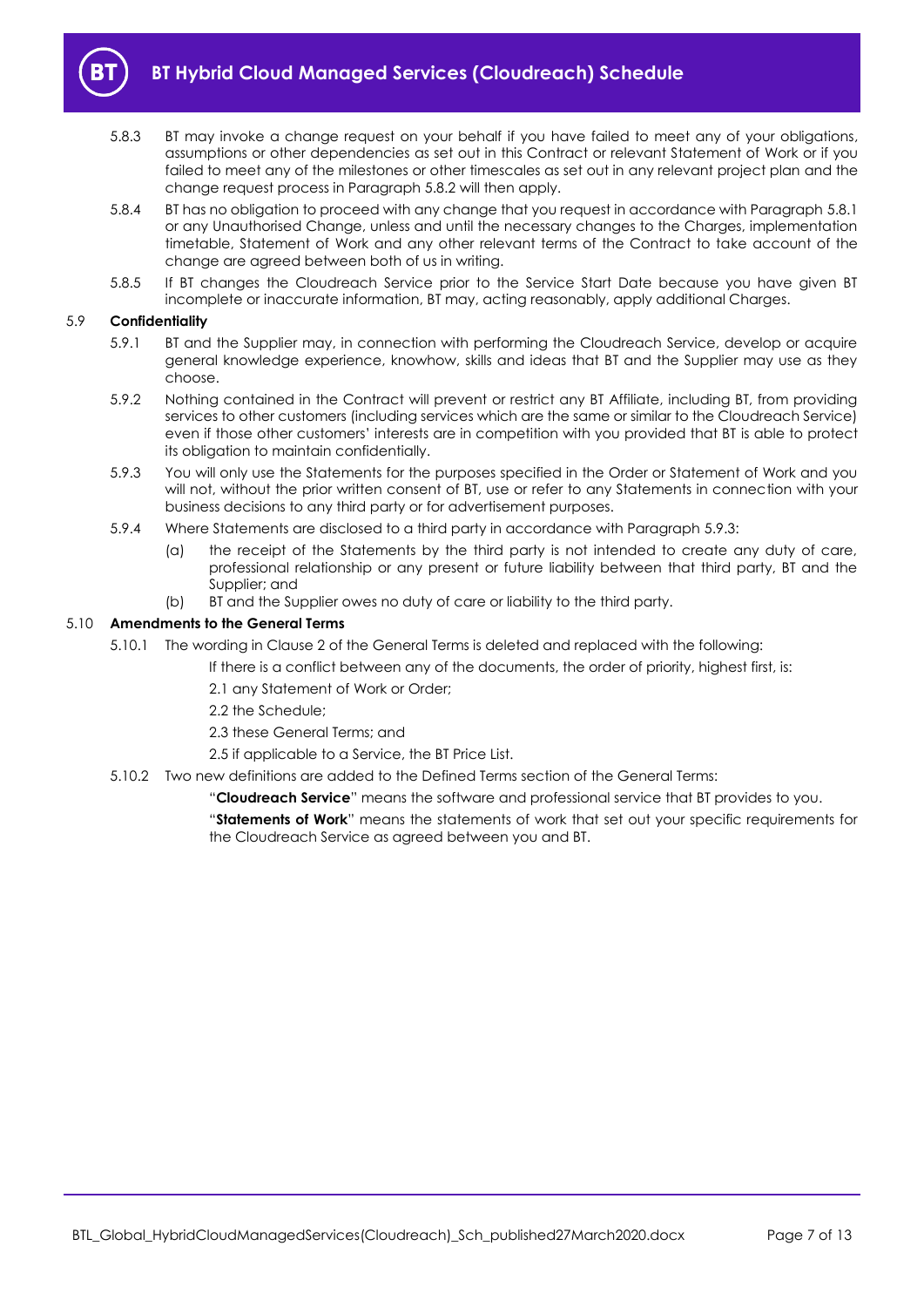

## <span id="page-7-0"></span>**Part B – Service Delivery and Management**

#### <span id="page-7-1"></span>**6 BT's Obligations**

#### 6.1 **Service Delivery**

Before the Service Start Date and, where applicable, throughout the provision of the Cloudreach Service, BT, and where applicable the Supplier:

- 6.1.1 will comply with all reasonable health and safety rules and regulations and reasonable security requirements that apply at the Site(s) and that you have notified to BT in writing, but BT will not be liable if, as a result of any such compliance, BT is in breach of any of their obligations under this Contract;
- 6.1.2 will respond and use reasonable endeavours to remedy an Incident without undue delay:
- 6.1.3 may carry out Maintenance from time to time and will use reasonable endeavours to inform you at least five Business Days before any Planned Maintenance on the Cloudreach Service however, BT may inform you with less notice than normal where Maintenance is required in an emergency; and
- 6.1.4 may, in the event of a security breach affecting the Cloudreach Service, require you to change any or all of your passwords.

#### 6.2 **The End of the Service**

On expiry or termination of the Cloudreach Service by either of us, BT, and where applicable the Supplier:

- 6.2.1 will perform the tasks as set out in the Order or Statement of Work (if any) up to the date of expiry or termination as set out in any Order or Statement of Work; and
- 6.2.2 is not responsible for updating or maintaining any deliverables provided under this Contract, Order or Statement of Work.

#### <span id="page-7-2"></span>**7 Your Obligations**

#### 7.1 **Service Delivery**

Before the Service Start Date and, where applicable, throughout the provision of the Cloudreach Service, you will:

- <span id="page-7-3"></span>7.1.1 within 15 days of the date of your Order/Statement of Work, confirm to BT the start date for the provision of the Cloudreach Service to be delivered under the relevant Order/Statement of Work;
- 7.1.2 if you do not provide BT with a start date in accordance with Paragraph [7.1.1,](#page-7-3) BT may charge you additional Charges and revisit the agreed scope of work to be delivered under the relevant Order/Statement of Work;
- 7.1.3 in accordance with the number of days as set out in the relevant Statement of Work, confirm to BT that you accept the relevant deliverables to be provided under that Statement of Work and if BT hasn't heard from you within the required number of days as set out in the relevant Statement of Work, you will have deemed to have accepted those deliverables;
- 7.1.4 ensure that the agreed scope of the Cloudreach Service is appropriate for your needs and accurately documented in any Order or Statement of Work, as appropriate;
- 7.1.5 provide BT and the Supplier's agents, subcontractors, consultants and employees in a timely manner and at no charge, with access to any Site(s), equipment and other facilities (including remote access to all systems using your preferred remote access solution) as reasonably required to enable BT and the Supplier to set up, deliver and manage the Cloudreach Service;
- 7.1.6 provide BT and the Supplier with Notice of any health and safety rules and regulations and security requirements that apply at the Site(s) and ensure that you do not expose BT or the Supplier to unnecessary risk or danger to their personal safety;
- 7.1.7 guarantee the accuracy, correctness, completeness and reliability of the data, information and documents made available by you to BT and the Supplier, including if these originate from third parties. Unless set out in the Order or Statement of Work, BT and the Supplier may rely on and use this data information and documentation without further verification;
- <span id="page-7-4"></span>7.1.8 in jurisdictions where an employer is legally required to make a disclosure to its Users and other employees:
	- (a) inform your Users that as part of the Cloudreach Service being delivered by BT, BT and the Supplier may monitor and report to you the use of any targeted Applications by them;
	- (b) ensure that your Users have consented or are deemed to have consented to such monitoring and reporting (if such consent is legally required); and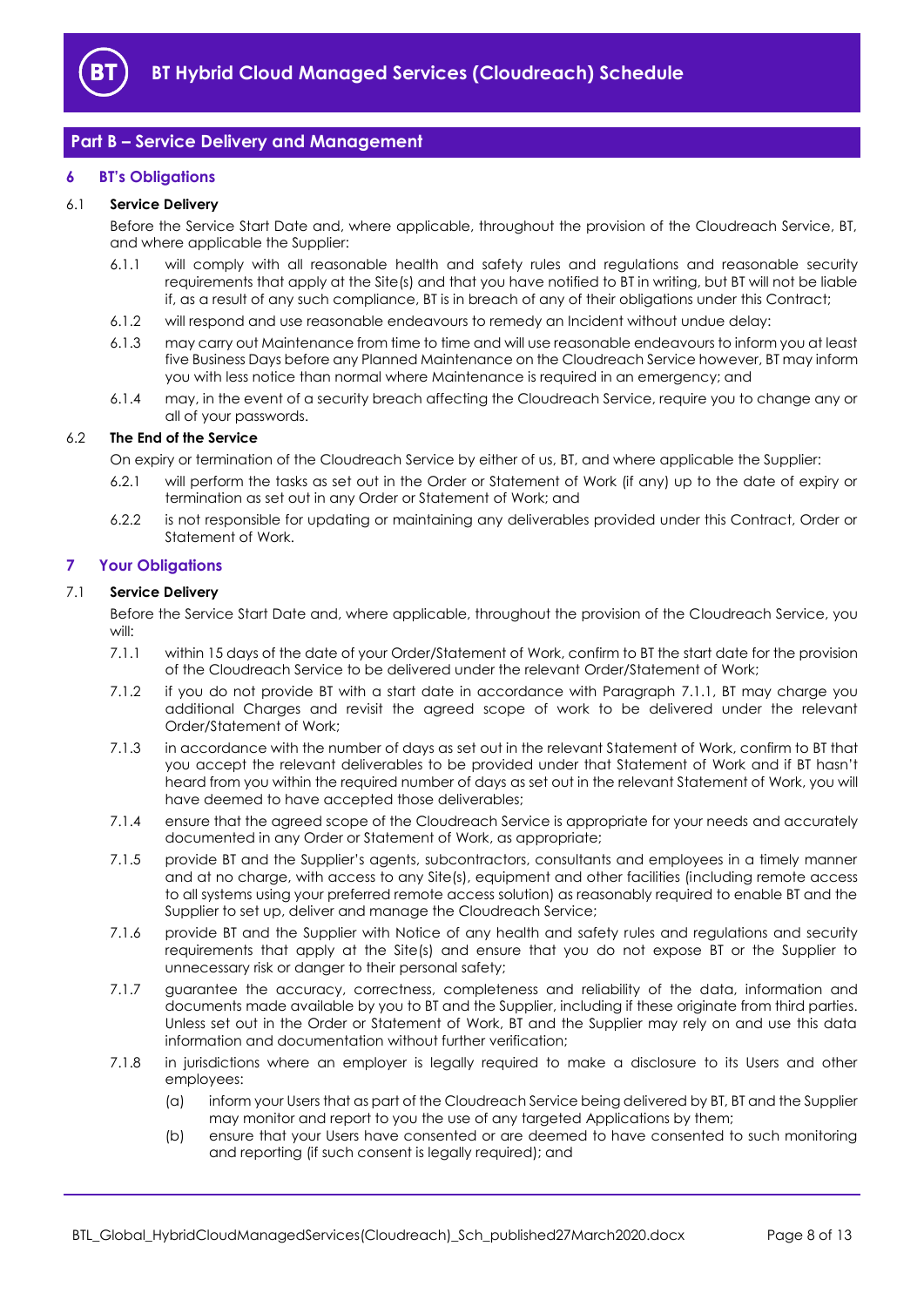

- (c) agree that BT will not be liable for any failure by you to comply with this Paragraph [7.1.8,](#page-7-4) you will be liable to BT for any Claims, losses, costs or liabilities incurred or suffered by BT due to your failure to comply with this Paragrap[h 7.1.8.](#page-7-4)
- 7.1.9 ensure that the LAN protocols and applications you use are compatible with the Cloudreach Service;
- 7.1.10 provide all reasonable access, support and co-operation to BT and the Supplier as BT and the Supplier shall reasonably require in order for BT and the Supplier to provide you with the Cloudreach Service in a timely and efficient manner and any failure to do so may result in a delay to the delivery of the Cloudreach Service;
- 7.1.11 provide BT and the Supplier with the name of the Customer Contact who will have the authority to contractually bind you to any matters or decisions required to be made in relation to the Cloudreach Service;
- 7.1.12 provide Input Material and any other information as BT and the Supplier may reasonably require and ensure that it is accurate in all material respects;
- 7.1.13 provide prior notice to BT and the Supplier of any changes, works, projects undertaken by you or any third party which are likely to affect the Cloudreach Service or the manner in which the Cloudreach Service is provided to you pursuant to the applicable Statement of Work and continuously collaborate with BT and the Supplier with all due skill and care to minimise or remove any adverse impact which such changes, works and projects may have on the benefits which you are deriving from the Cloud Platforms;
- 7.1.14 if the delivery of the Cloudreach Service involves one or more of your third parties, you shall facilitate communication cooperation between BT, the Supplier and such relevant third parties;
- 7.1.15 if requested by BT or the Supplier you shall ensure any necessary third parties enter into non-disclosure agreements with BT and the Supplier in a form reasonably acceptable to BT and the Supplier. Any failure to do so will mean that BT and the Supplier will not be responsible to you if BT or the Supplier is unable to comply with its obligations under this Contract as a result of the third parties not having entered into the non-disclosure agreement with BT and the Supplier;
- <span id="page-8-0"></span>7.1.16 in respect of Infrastructure Reliability and Application Reliability:
	- (a) you will ensure that the Supplier has the right to deploy and monitor an Instance in your Cloud Platforms;
	- (b) review, implement and maintain the required access users, policies, and controls in accordance with the Access Requirements Document provided by the Supplier;
	- (c) any changes made by you or a third party to your Cloud Platforms without complying with the IT Change Management Process (as set out in the Cloudreach Service Definitions and Specifications) shall be deemed an unauthorised change (each such change an "**Unauthorised Change**");
	- (d) BT accepts no responsibility for any impact or issues on the Cloud Platforms resulting or caused by an Unauthorised Change;
	- (e) If an Unauthorised Change has been made, BT shall be entitled to suspend or terminate immediately and without liability, Infrastructure Reliability or all (or part of) other Statement of Works if BT determines in its sole discretion that as a result of the Unauthorised Change key variables have changed which means that BT is not able or willing to continue providing the services as set out in the Statement of Works; and
	- (f) you shall restrict the Supplier's access to your data to those types of access that are unavoidable for the Supplier to provide the Cloudreach Service.

#### 7.2 **During Operation**

On and from the Service Start Date, you will:

- 7.2.1 ensure that the Customer Contact will take Incident reports from Users and pass these to the Supplier helpdesk using the reporting procedures agreed between both of us, and is available for all subsequent Incident management communications;
- 7.2.2 monitor and maintain any Customer Equipment connected to the Cloudreach Service or used in connection with a Cloudreach Service;
- 7.2.3 ensure that any Customer Equipment that is connected to the Cloudreach Service or that you use, directly or indirectly, in relation to the Cloudreach Service is:
	- (a) connected using the applicable BT Network termination point, unless you have BT's permission to connect by another means;
	- (b) adequately protected against viruses and other breaches of security;
	- (c) technically compatible with the Cloudreach Service and will not harm or damage BT Equipment, the BT Network, or any of BT's suppliers' or subcontractors' network or equipment; and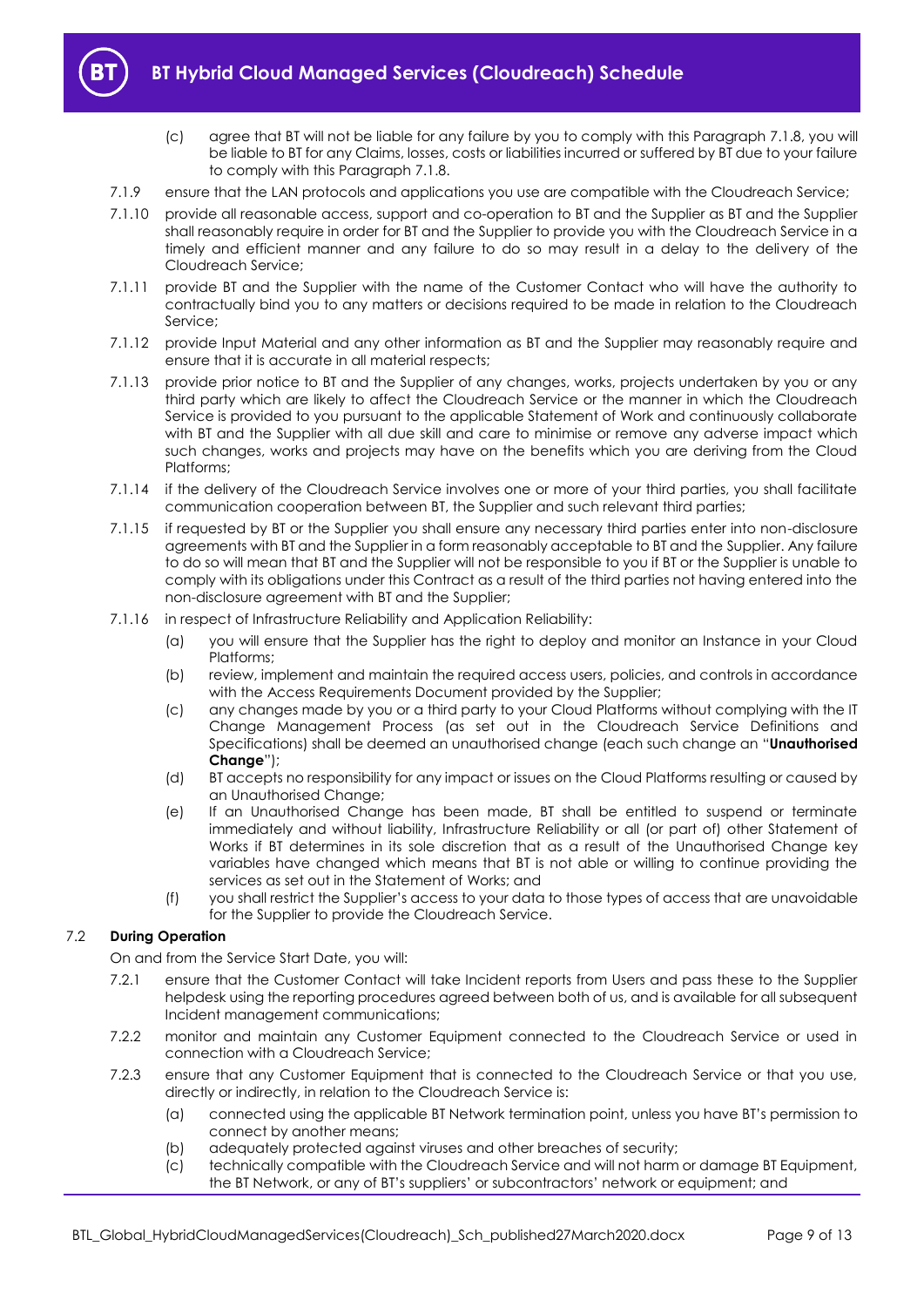

- (d) approved and used in accordance with relevant instructions, standards and Applicable Law and any safety and security procedures applicable to the use of that Customer Equipment;
- 7.2.4 immediately disconnect any Customer Equipment, or advise BT to do so at your expense, where Customer Equipment:
	- (a) does not meet any relevant instructions, standards or Applicable Law; or
	- (b) contains or creates material that is in breach of the Acceptable Use Policy and you are contacted by BT about such material,

and redress the issues with the Customer Equipment prior to reconnection to the Cloudreach Service; and

7.2.5 distribute, manage and maintain access profiles, passwords and other systems administration information relating to the control of Users' access to the Cloudreach Service.

#### <span id="page-9-0"></span>**8 Notification of Incidents**

- 8.1 Where you become aware of an Incident, the Customer Contact will report the Incident to the Supplier helpdesk or the BT helpdesk.
- 8.2 BT will inform you of what helpdesk applies to your Cloudreach Service.
- 8.3 BT will provide you with details of the Supplier helpdesk.

#### <span id="page-9-1"></span>**9 Service Levels**

9.1 From the Service Start Date, BT will provide Infrastructure Reliability and Applications Reliability with the following Service Levels:

| Scope                             | Service Level                             | <b>Measurement</b><br>Period | <b>Threshold</b>                                                                                                                                            | Service<br><b>Credits</b> |
|-----------------------------------|-------------------------------------------|------------------------------|-------------------------------------------------------------------------------------------------------------------------------------------------------------|---------------------------|
| <b>Infrastructure Reliability</b> |                                           |                              |                                                                                                                                                             |                           |
| P1 Incident                       | Target Response Time:<br>15 Minutes       | Monthly                      | Failure to respond to P1 Incident within 15<br>minutes of reporting the P1 Incident to the<br>Supplier in accordance with this Contract.                    | 2%                        |
|                                   | Target Resolution Time:<br>4 Hours        |                              | Failure to resolve any P1 Incident within 4<br>hours of reporting the P1 Incident to the<br>Supplier in accordance with this Contract.                      | 5%                        |
| P <sub>2</sub> Incident           | Target Response Time:<br>30 Minutes       |                              | Failure to respond to three or more P2<br>Incidents within 30 minutes of reporting the P2<br>Incidents to the Supplier in accordance with<br>this Contract. | $1\%$                     |
|                                   | <b>Target Resolution Time:</b><br>8 Hours |                              | Failure to resolve any P2 Incident within 8<br>hours of reporting the P2 Incident to the<br>Supplier in accordance with this Contract.                      | 3%                        |
| <b>Application Reliability</b>    |                                           |                              |                                                                                                                                                             |                           |
| P1 Incident                       | Target Response Time:<br>30 Minutes       | Monthly                      | Failure to respond to P1 Incident within 30<br>minutes of reporting the P1 Incident to the<br>Supplier in accordance with this Contract.                    | 2%                        |
|                                   | Target Resolution Time:<br>4 Hours        |                              | Failure to resolve any P1 Incident within 4<br>hours of reporting the P1 Incident to the<br>Supplier in accordance with this Contract.                      | 5%                        |
| P <sub>2</sub> Incident           | Target Response Time:<br>30 Minutes       |                              | Failure to respond to three or more P2<br>Incidents within 30 minutes of reporting the P2<br>Incidents to the Supplier in accordance with<br>this Contract. | $1\%$                     |
|                                   | Target Resolution Time:<br>8 Hours        |                              | Failure to resolve any P2 Incident within 8<br>hours of reporting the P2 Incident to the<br>Supplier in accordance with this Contract.                      | 3%                        |

- <span id="page-9-2"></span>9.2 Service Credits are calculated as a percentage of the Charges for Infrastructure Reliability or Applications Reliability for the current month in which the Incident occurred.
- 9.3 Service Credits will be aggregated and capped at an amount equal to 100 per cent of the Charges for the current month for Infrastructure Reliability or Infrastructure Reliability in which the Incident occurred, as appropriate.
- 9.4 BT may add to, change or discontinue any or all of the Service Levels from time to time.
- 9.5 If BT is required to add to, change or discontinue the Service Levels in accordance with Paragraph [9.2,](#page-9-2) BT will provide you with as much Notice as it is reasonably able to.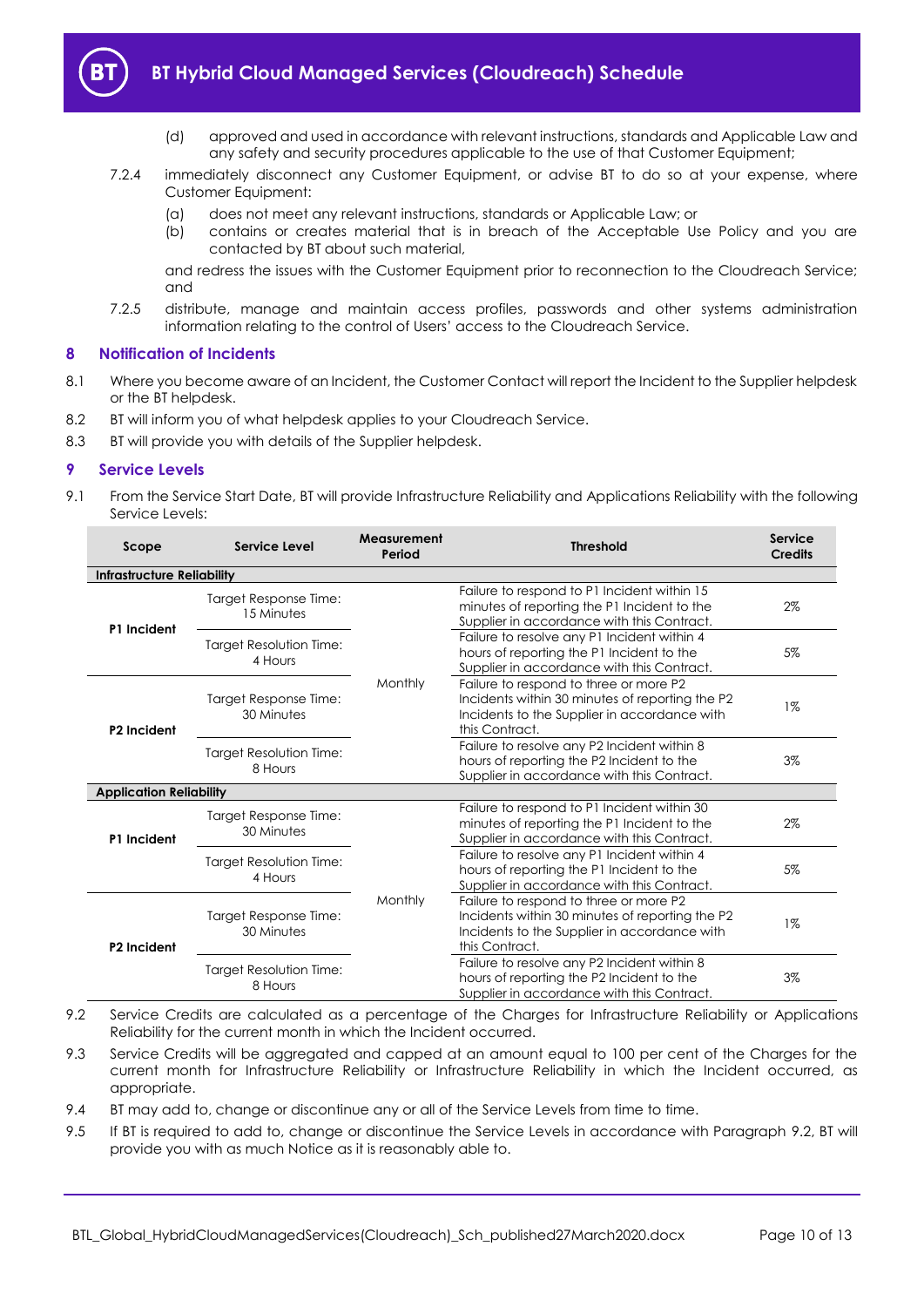

- <span id="page-10-0"></span>9.6 You must submit any claims for Service Credits payable under the Service Levels within 45 days of the Incident occurring by providing details of the reason for the claim and any other information that BT or the Supplier requests.
- 9.7 Any failure by you to submit a request for Service Credits in accordance with Paragraph [9.6](#page-10-0) will constitute a waiver of any claim for Service Credits.
- 9.8 BT will submit your request for Service Credits to the Supplier for approval and once the Supplier has approved your request for Service Credits, BT will issue you with the applicable Service Credits by deducting those Service Credits from your invoice within two billing cycles of the request being received.
- 9.9 Service Levels and Service Credits will be calculated in accordance with information recorded by, or on behalf of, BT and the Supplier.
- 9.10 The Service Levels under this Schedule will not apply if the Incident is as a result of:
	- 9.10.1 a failure of any of the Cloud Platforms;
	- 9.10.2 your failure to carry out any remediation activities that BT or the Supplier requests you carry out within a reasonable timeframe;
	- 9.10.3 a deliberate action by you or on your behalf;
	- 9.10.4 an Application or component that BT or the Supplier has confirmed to you is not being managed through the Cloudreach Service;
	- 9.10.5 your failure to comply with any of your obligations in this Contract;
	- 9.10.6 an Incident that BT or the Supplier has not confirmed is an Incident and that you haven't been provided a reference number for;
	- 9.10.7 scheduled maintenance or in the case of an emergency, emergency maintenance;
	- 9.10.8 a delay or fault on the network, infrastructure or any other system that is not managed by BT or the Supplier;
	- 9.10.9 incorrect information being provided to BT or the Supplier;
	- 9.10.10 Applications or data provided by you;
	- 9.10.11 a virus or other malware introduced by you to the Cloudreach Service; and
	- 9.10.12 a failure to implement any virus protection software that BT or the Supplier requires you to install to protect the Cloudreach Service.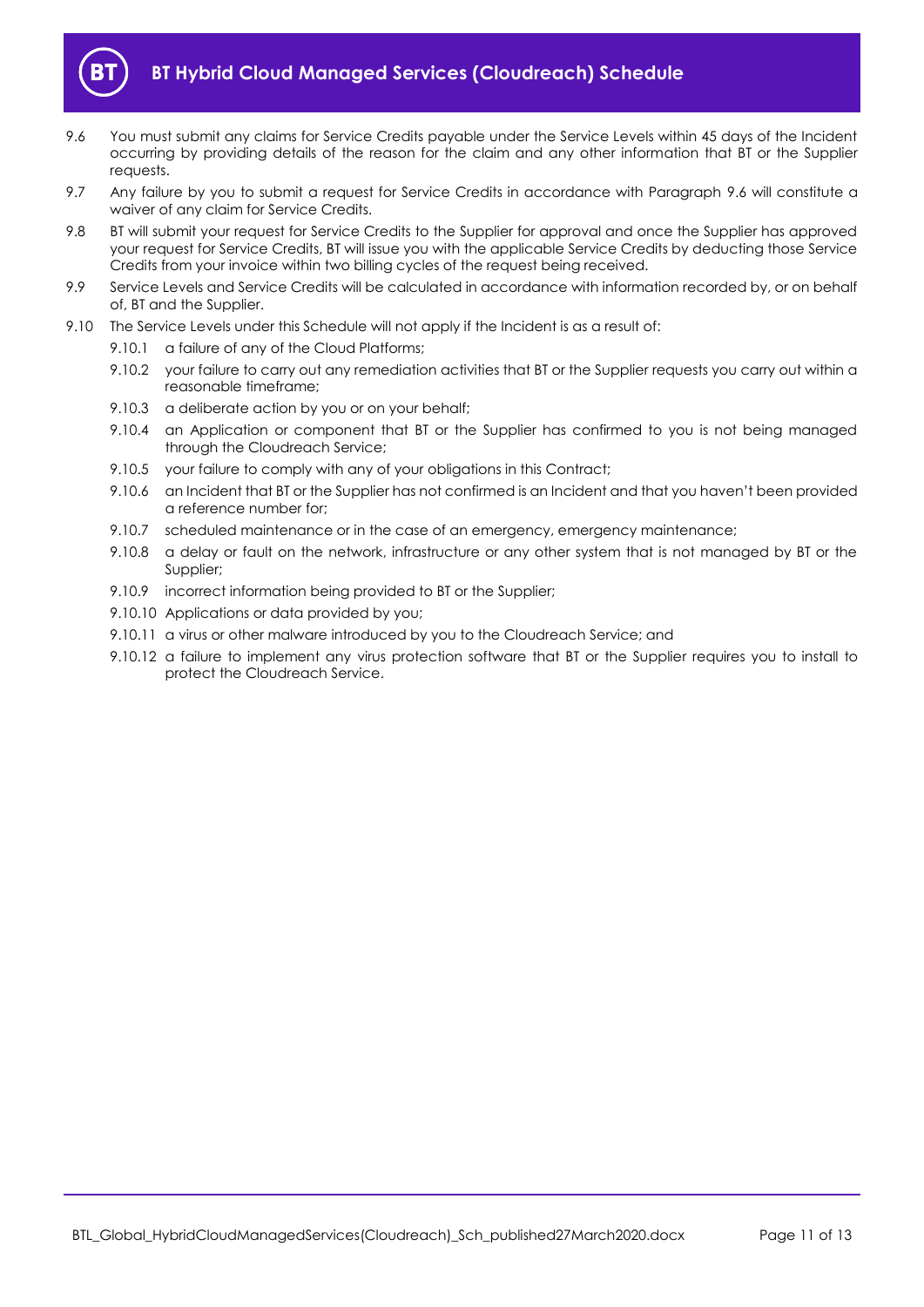

## <span id="page-11-0"></span>**Part D – Defined Terms**

#### <span id="page-11-1"></span>**10 Defined Terms**

In addition to the defined terms in the General Terms, capitalised terms in this Schedule will have the below meanings (and in the case of conflict between these defined terms and the defined terms in the General Terms, these defined terms will take precedence for the purposes of this Schedule). BT has repeated some definitions in this Schedule that are already defined in the General Terms. This is to make it easier for you to find the definitions when reading this Schedule.

"**Access Requirements Document**" means the document provided by the Supplier during the on-boarding period of an environment which sets out your required access (including references to technical prerequisites) users, policies, and controls in respect of your Cloud Platforms.

"**Ancillary Assessment and Migration Services**" is the Service Option more particularly described in Paragraph [2.10.](#page-2-2)

"**Application**" means an application software (app for short) and is computer software designed to perform a group of coordinated functions, tasks, or activities.

"**Application Reliability**" is the Service Option more particularly described in Paragraph [0.](#page-2-3)

"**BT Price List**" means the document containing a list of BT's charges and terms that may be accessed at: [www.bt.com/pricing](http://www.bt.com/pricing) (or any other online address that BT may advise you).

"**Business Hours**" means between the hours of 0900 and 1800 in a Business Day.

"**Cloudreach Service**" has the meaning given in Paragraph [1.](#page-1-3)

"**Cloud Foundations/Cloud Governance Framework**" is the Service Option more particularly described in Paragraph [2.3.](#page-1-6)

"**Cloud Operating Model Roadmap**" is the Service Option more particularly described in Paragrap[h 2.2.](#page-1-7)

"**Cloud Platforms**" means the cloud based computing infrastructure platforms known as Amazon Web Services and Microsoft Azure provided by Amazon Inc. and Microsoft Inc. respectively or any other cloud based computing infrastructure platform that BT confirms to you is compatible with the Cloudreach Service.

"**Cloud Savings Review**" is the Service Option more particularly described in Paragraph [2.4.](#page-1-8)

"**Cost Reliability**" is the Service Option more particularly described in Paragraph [2.9.](#page-2-4)

"**Customer Equipment**" means any equipment including any Purchased Equipment and any software, other than BT Equipment, used by you in connection with a Cloudreach Service.

"**Enabling Service**" has the meaning given in Paragrap[h 4.1.](#page-2-5)

"**EULA**" has the meaning given in Paragraph [5.4.1.](#page-4-0)

"**General Terms**" means the general terms to which this Schedule is attached or can be found at [www.bt.com/terms,](http://www.bt.com/terms) and that form part of the Contract.

"**Incident**" means an unplanned interruption to, or a reduction in the quality of, the Cloudreach Service or particular element of the Cloudreach Service and includes P1 Incidents and P2 Incidents.

"**Infrastructure Reliability**" is the Service Option more particularly described in Paragraph [2.7.](#page-2-6)

"**Input Material**" means any computer software, data, reports, specifications, documents, including a drawing, map, plan, diagram, design, picture or other image, tape, disk or other device or record embodying information in any form, information and materials provided by you in relation to the Cloud Platforms.

"**Instance**" means a virtual server to be deployed in your Cloud Platforms.

"**Landing Zone**" has the meaning given in Paragraph [2.3.2.](#page-1-9)

"**Licence**" has the meaning given in Paragraph [5.3.](#page-4-1)

"**Migration Execution**" is the Service Option more particularly described in Paragraph [2.6.](#page-1-10)

"**Migration Planning**" is the Service Option more particularly described in Paragraph [2.5.](#page-1-11)

"**Notice to Amend**" has the meaning given in Paragraph [5.1.1.](#page-3-7)

"**P1 Incident**" means an Incident that causes a total loss of a whole or part of the Cloudreach Service with no immediate work-around available.

"**P2 Incident**" means an Incident that has a high impact on the Cloudreach Service which renders the Cloudreach Service functional but degraded in terms of critical functions or a total loss of services which support critical functions.

"**Planned Maintenance**" means any Maintenance BT has planned to do in advance.

"**Service Management Boundary**" has the meaning given in Paragrap[h 3.1.](#page-2-7)

"**Service Manager**" is the Service Option more particularly described in Paragraph [2.10.2.](#page-2-8)

"**Service Options**" has the meaning given in Paragraph [2.](#page-1-4)

"**Site**" means a location at which the Cloudreach Service is provided.

"**Statements**" means the surveys, statements, presentations, recommendations, advice, reports, opinions and other

outputs provided by BT and the Supplier as part of the Cloudreach Service.